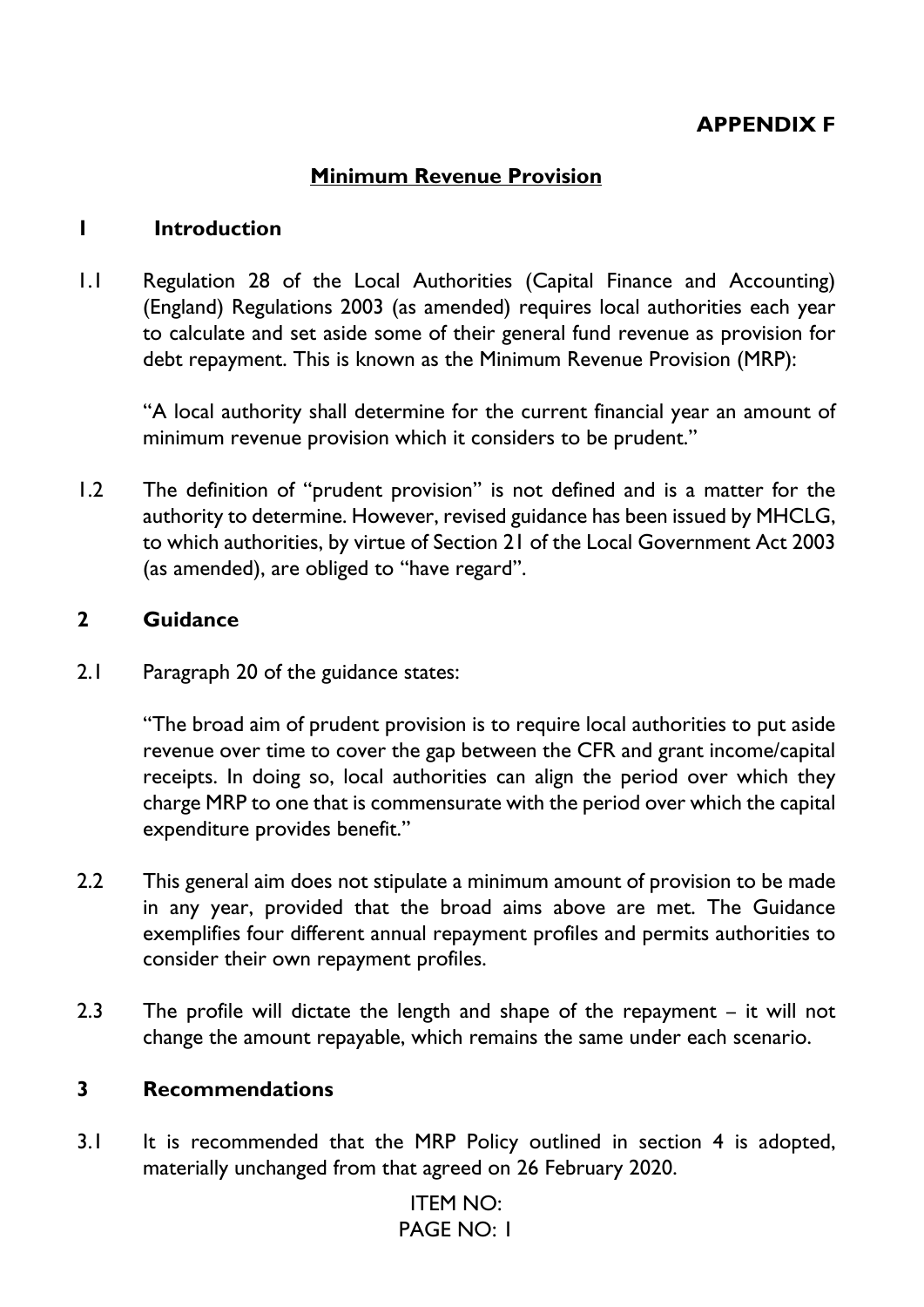# **4 MRP Policy**

### Supported Borrowing

- 4.1 The authority will calculate MRP on historic debt based on the Capital Financing Requirement (CFR) as at 31 March 2015. This incorporates pre-2008 borrowing and Supported Capital Expenditure since 2008.
- 4.2 The authority will provide for 2% of the CFR as at 31 March 2015, fixed at the same cash value so that the whole debt is provided for after 50 years.

### Prudential Borrowing

- 4.3 For borrowing incurred on schemes described by the Government as Prudential Borrowing, MRP will be calculated over the estimated remaining useful life applicable to the expenditure (usually the useful life of the asset it is financing) using the annuity repayment method (in accordance with Option 3 of the CLG Guidance on MRP) – like many domestic mortgages.
- 4.4 This means that MRP will be calculated on an annuity basis over the estimated life of the asset and prevailing discount rates.
- 4.5 Estimated life periods are established as 40 years for land and buildings and up to 7 years for equipment and vehicles, with discount rates set at the PWLB annuity rate on the date the asset becomes operational.
- 4.6 In accordance with the provisions in the guidance, MRP will be first charged in the financial year following the one in which the entire asset to which the debt relates, becomes fully operational or completion of any enhancement works.

### Finance Leases, Service Concessions and Loans

- 4.7 For right of use assets secured via leases, PFI's and service concession contracts MRP will be determined as being equal to the element of the rent or charge that goes to write down the balance sheet liability.
- 4.8 Where loans are provided to third parties for capital purposes the annual MRP charge will be equal to the principal loan element calculated in accordance with the methodology set out in CIPFA's guidance on the Code of practice on local authority accounting in the United Kingdom (2019/20).

# ITEM NO: PAGE NO: 2